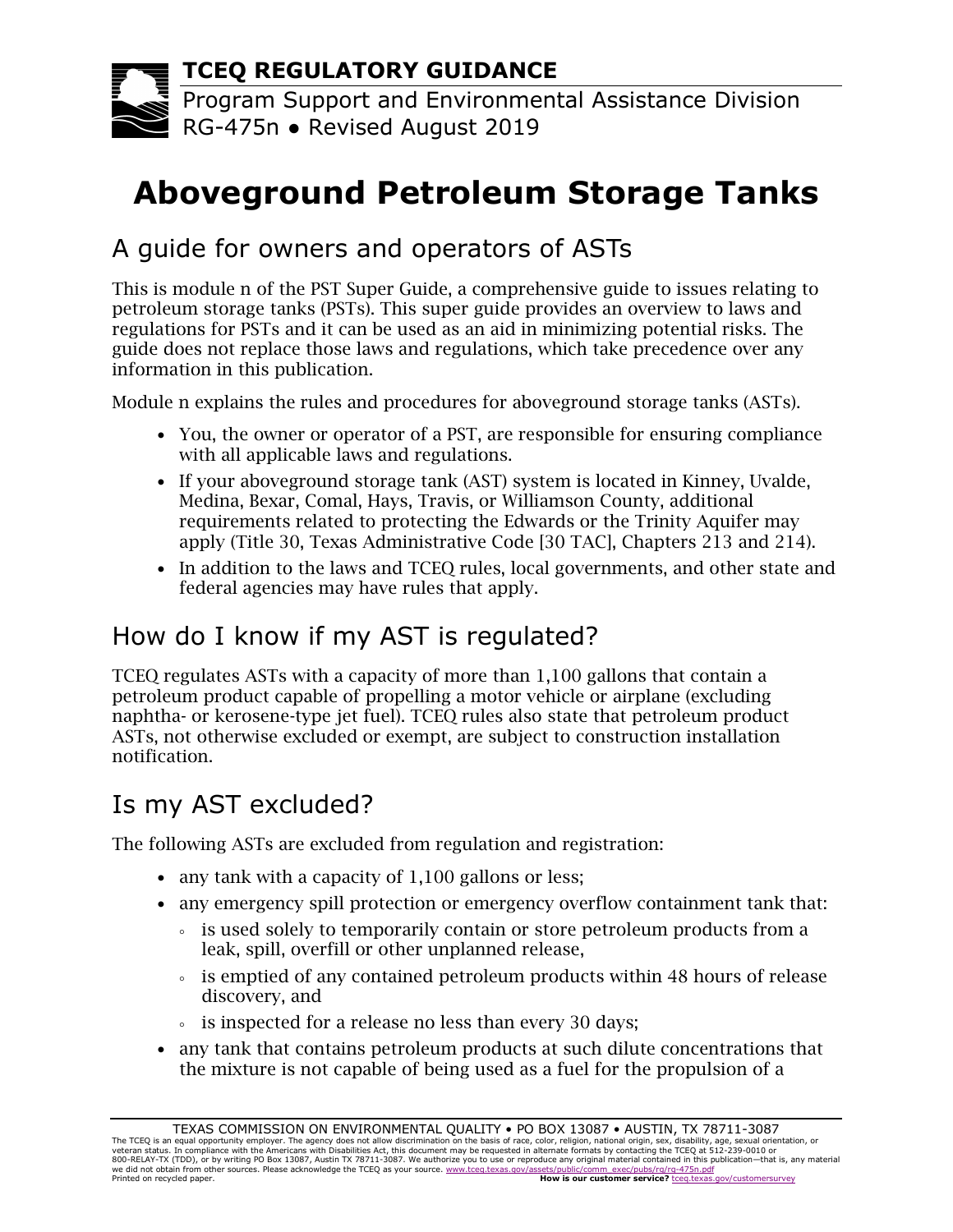motor vehicle or aircraft; and any release would not pose any significant threat to human health and safety or the environment; or

• a transformer or other electrical equipment that is used in the transmission of electricity.

Note: Excluded ASTs containing petroleum products are subject to construction notification requirements if located at a retail service station.

# Is my AST exempt?

Tanks that meet certain specifications are exempt from regulation and registration. These include:

- a farm or residential tank with a capacity of 1,100 gallons or less used for noncommercial purposes;
- a tank used for storing heating oil that is used on the same premises;
- a flow-through process tank;
- a tank associated with the exploration, development, or production of oil, gas, or geothermal resources, or any other activity regulated by the Railroad Commission of Texas;
- a tank that is associated with a petrochemical plant, petroleum refinery, or electric generating facility;
- a septic tank;
- a surface impoundment pit, pond, or lagoon;
- a stormwater or wastewater collection system; or
- a tank located on or above the surface of the floor of an underground area, such as a basement, cellar, mineworking, drift, shaft, or tunnel, if the sole or principal substance in the tank is a hazardous substance.

If you claim an exemption for your tank, you must be prepared to provide appropriate documentation to support the claim at the request of the TCEQ. Documentation must support your exemption claim. Installation records listing tank capacity, facility plans showing tank location or purpose, or recent delivery receipts listing the contents of the tank are examples of possible documentation.

#### How do I register my tanks?

Complete form TCEQ-00659, available online at

[<www.tceq.texas.gov/assets/public/permitting/rrr/forms/0659.pdf>](https://www.tceq.texas.gov/assets/public/permitting/rrr/forms/0659.pdf). All ASTs located at the same address must be included on the same registration form. If you own or operate tanks at different locations, you must file separate registration forms for each facility.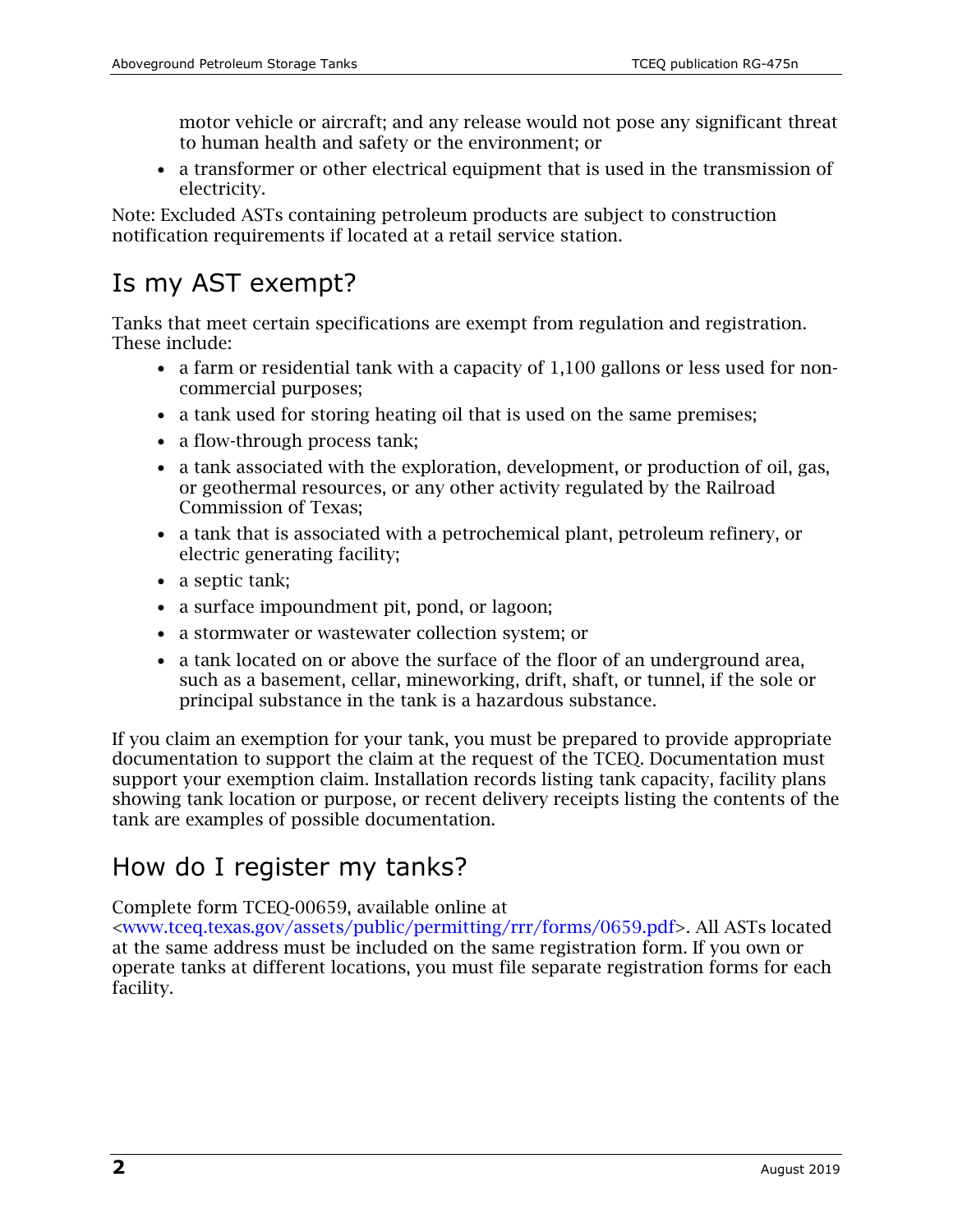# What if something changes?

You must submit a new AST form TCEQ-00659 to the agency within 30 days of any changes regarding an AST, such as:

- operational status
- condition
- substance stored
- ownership
- location of records
- number of tanks at the facility
- any change in contact information

#### What if I want to install a new or replacement AST?

If you install a new AST or replace an existing AST:

• At least 30 days before you begin work, submit a construction notification form (TCEQ-00495) to the applicable TCEQ regional office. TCEQ-00495 is available at

[<www.tceq.texas.gov/assets/public/permitting/rrr/forms/0495.pdf>](https://www.tceq.texas.gov/assets/public/permitting/rrr/forms/0495.pdf).

• Between 24 and 72 hours before work begins, contact the appropriate TCEQ office for the region where the activity is to occur to report the time you will begin installation.

To determine which regional office you should notify, please visit [<www.tceq.texas.gov/assets/public/comm\\_exec/pubs/gi/gi-002.pdf>](https://www.tceq.texas.gov/assets/public/comm_exec/pubs/gi/gi-002.pdf).

# What records do I need to keep?

You must comply with the same general recordkeeping requirements as USTs and legible copies of all original and amended tank registration documents must be kept for the operational life of the AST system. You should keep copies of all records that document compliance with applicable rules. These include, but are not limited to:

- your construction notification;
- application for approval of any proposed AST in the Edwards Aquifer recharge or transition zones;
- registration form;
- tank-manufacturing information;
- receipts of payments; and
- reports, plans, and certifications related to actions taken in response to suspected and confirmed releases.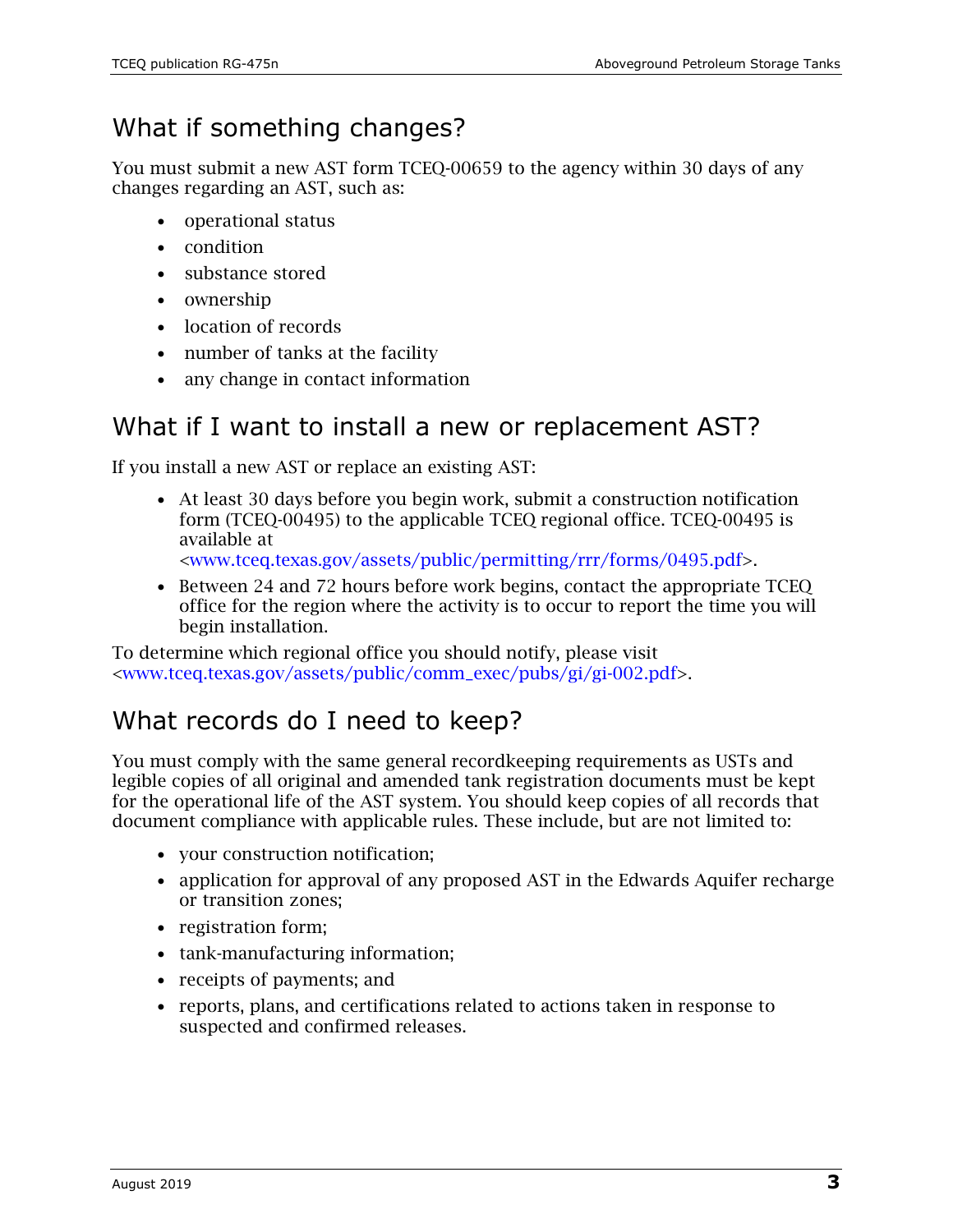# Do I need a registration certificate?

Yes, you must have your (1) temporary delivery authorization or (2) registration certificate to receive fuel deliveries. For new and replacement tanks:

#### *Temporary Delivery Authorization*

- The TCEQ will send you a temporary delivery authorization, upon receipt of your construction notification form (TCEQ-00495).
- Attach the bill of lading for the first fuel delivery to your temporary authorization.
- The temporary delivery authorization expires 90 days after your first delivery.

#### *Registration Certificate*

- Submit a registration form (TCEQ-0659) within 30 days of your first fuel delivery.
- The TCEQ will send your registration certificate upon receipt of your registration form.

After the initial 90-day grace period, a common carrier must observe your valid registration certificate to deliver fuel.

#### What about skid tanks?

Skid tanks must be registered and labeled with the TCEQ-designated ID number. To register your tank:

- Complete a new registration form (TCEQ-00495) each time the tank is moved to a different location or register the tanks at a primary business location.
- Continuously maintain accurate records of the location, status, and type of petroleum product stored to demonstrate compliance at the facility where the tank is registered.

# What if my tank leaks?

You must report a suspected or confirmed release to the TCEQ in the following cases:

- A spill or overfill that results in a release to the environment that exceeds 25 gallons or that causes a sheen on nearby surface water.
- A spill or overfill of less than 25 gallons, if the cleanup cannot be accomplished within 24 hours.

Please refer to *Suspected and Confirmed Releases from Petroleum Storage Tanks* (TCEQ publication RG-475h) for more information on this subject.

# Do I need financial assurance?

Financial assurance is not required for AST systems.